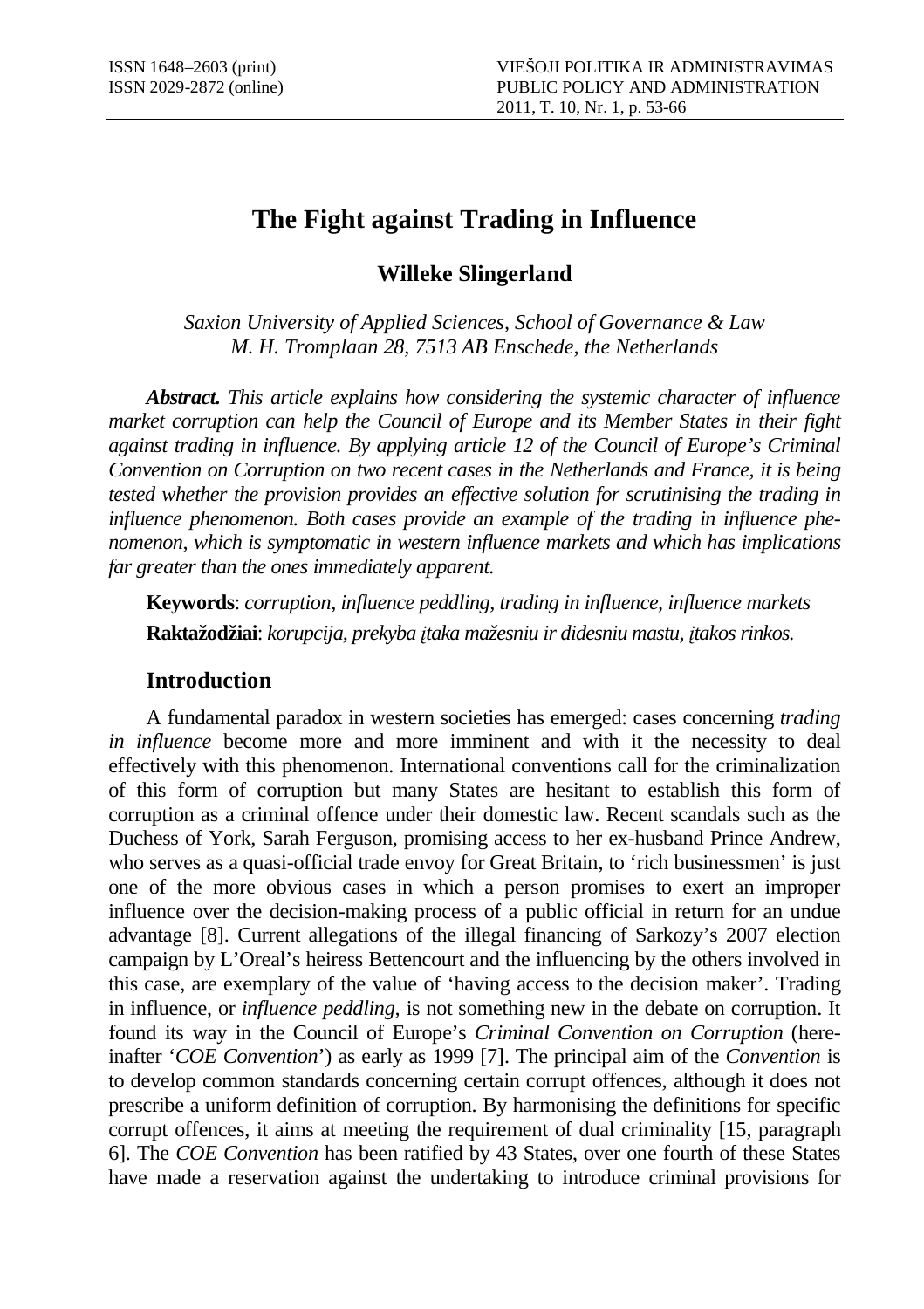trading in influence. Among these are the United Kingdom, Denmark and the Netherlands [21]. Nevertheless, allegations of trading in influence and unjustified influencing are omnipresent in media coverage. From the latest *COE Convention* evaluation and compliance reports, it becomes clear that many of the ratifying States face difficulties in providing adequate legal instruments in their anti-corruption policies to deal with trading in influence. The more surprising it is that the Council of Europe and its Member States were not actively discussing this topic in order to reach a common ground for a provision on trading in influence. Why does the Council of Europe persistently continue to stress the importance of criminalizing trading in influence while some of its Member States are determined in their refusal to criminalize trading in influence without seeking for further dialogue? Few analyses were to be found on this paradox although the topicality of this pressing matter is evident [22]. M. Johnston and M. van Hulten [17; 30] are two of the few theorists who have emphasized the importance of increased attention to this form of corruption. In this paper I will explain how, considering the systemic character of trading in influence can help the Council of Europe and its Member States choosing the right instruments to tackle this form of corruption.

# **Trading in influence in a network society**

Many European societies with developed democracies and market economies have become network societies in which social and other networks shape the organization of society and its structures [6, p.199; 4, p.25-30]. Different actors (public, semi-public and private) all play a role in and influence the decision-making processes while depending on each others' input to create results. The European integration process, and to a different extent the corresponding processes of liberalization, privatization, harmonization and deregulation, have changed the rules of the political and economic 'decision-making game' within Europe and its States and brought changes to the roles and responsibilities of actors involved and their corresponding ways to strive for their interests [16, p. 288-301; 2, p. 167; 31, p.40-50]. Nevertheless, these developments have become more scrutinized because of the renewed worries about corruption [17, p. 1]. The phenomenon to consider is the so-called *'trading in influence'* which is considered to be symptomatic for the western societies and the way their decision-making processes take place [17, p. 60 and beyond]. By trading in influence, or influence peddling referral is being made to: *the situation where a person misuses his influence over the decision-making process for a third party (person, institution or government) in return for his loyalty, money or any other material or immaterial undue advantage* [26, p. 18]. Johnston hereby also distinguishes power-oriented corruption, which will focus on winning offices and influencing those who hold them; corruption in pursuit of wealth will target government contracts, the implementation of policies, or specific aspects of legislation [17, p. 43].

This form of corruption has found its way into the main international conventions on corruption [29, art.18; 7, art. 12]. The COE Convention describes trading in influence in article 12 as: *the intentionally, promising giving or offering, directly or indirectly, of any undue advantage to anyone who asserts or confirms that he or she is able to exert an improper influence over the decision making of any person, whether the undue*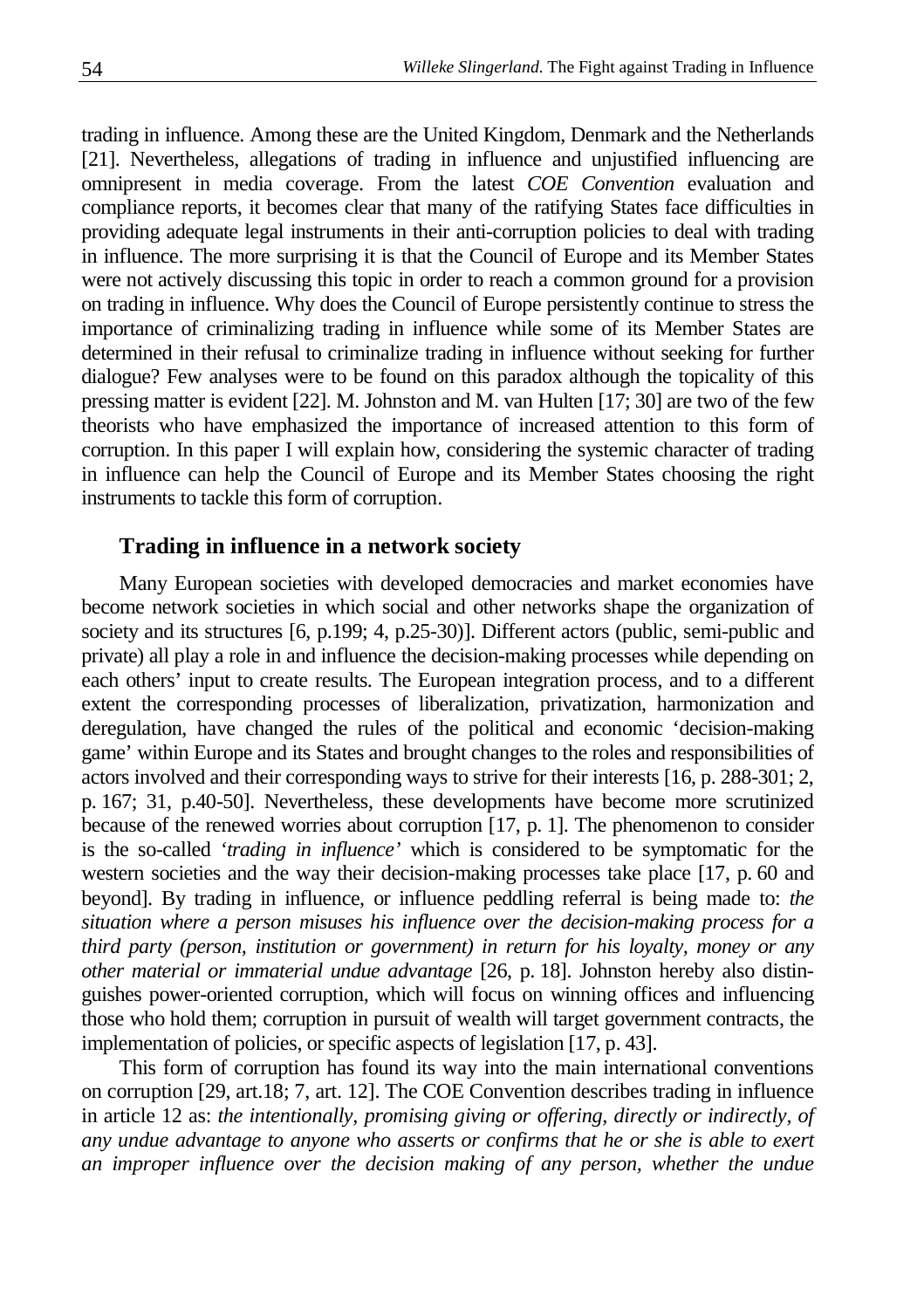*advantage is for himself or herself or for anyone else, as well as the request, receipt or acceptance of the offer or the promise of such an advantage, in consideration of that influence, whether or not the influence is exerted or whether or not the supposed influence leads to the intended result.* One fourth of the European States have reserved the right not to establish as a criminal offence the conduct referred to in this article. Those States which have made these reservations are criticised by the Group of States against Corruption (hereinafter 'GRECO'), which monitors States' compliance with the Council's anti-corruption standards, for not implementing the provision in a satisfactory manner. What's causing this wide-spread resistance to, and difficulties in criminalizing trading in influence? In order to be able to answer this, first a few remarks will be made on the positions of States which have made a reservation to this provision. Secondly, the provision's efficiency will be tested by applying it to two interesting cases: one case, which has recently taken place in the Netherlands and one which is ongoing in France. Would using the definition of article 12 of the COE Convention, help us to investigate and criminalize trading in influence behaviour?

#### **States' reasons for making a reservation on article 12 COE Convention**

Some of the ratifying States which have made a reservation, have been evaluated by GRECO Evaluation Team (hereinafter GET) in its Third Evaluation Round which started in 2007 and which is still ongoing. States' arguments for their reservations are fourfold.

The first argument is that some States have similar provisions in place which they regard as sufficient in dealing with trading in influence. Germany has not made an official reservation to article 12 of *COE Convention* but does not incriminate trading in influence. German authorities suggested that some offences like "breach of trust towards the enterprise" may, to some extent, allow addressing this kind of criminal behaviour [11, paragraph 114]. The United Kingdom's 1906 *Prevention of Corruption Act*, describes as an offence "an agency relationship between a person who trades his influence and the person whom he influences" [28, section 1].The Dutch authorities are of the opinion that at that moment the regular bribery provisions – whether or not in the form of an attempt or in combination with the forms of participation – already sufficiently provide for adequate protection against unauthorised and actual exertion of influence on the administrative system and no separate offence needs to be established in order for this to be a criminal offence [13, paragraph 60 and 61; 3 art.47 and 48; 30 paragraph 171-176]. The Danish' view is that trading in influence is considered to be partly covered by the general rules on complicity in conjunction with private sector bribery [9, paragraph 70]. Swedish authorities declare that most cases of undue influence of persons covered by article 12 of the *COE Convention* are already criminalized under the provisions of active and passive bribery [12].

The second argument given is that the provision could affect acknowledged lobbying activities. Trading in influence is not explicitly covered by the law in the United Kingdom as it is believed that such a criminalization could affect acknowledged lobbying activities [14, paragraph 91 and 131]. The Dutch authorities maintain that certain forms of influence (whether financial or not) over decisions of public officials or politicians may be lawful,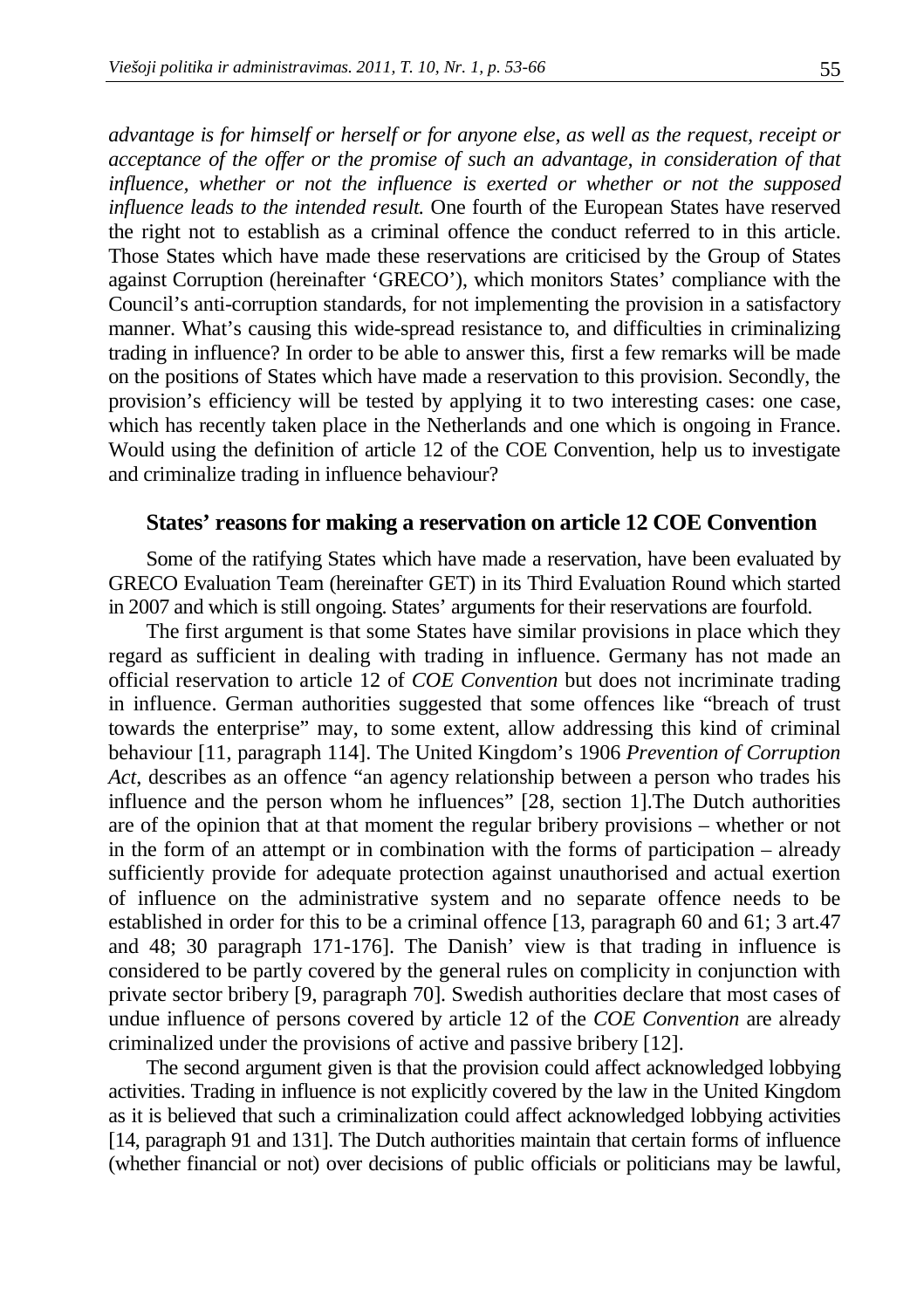for instance where representatives of interest groups perform lobbying activities. The bounds of propriety are only overstepped, when the lobbying or the attempt to exert influence results in holding out the prospect of specific advantages to public officials who are involved in the decision-making process [13, paragraph 60-61]. To regulate this matter would encroach upon legitimate lobbying and free speech. Swedish authorities regard the situations that might not be covered in current legislation to border on lobbying. Lobbying is not considered illegal, but provides an opportunity for NGO's and interest groups to exercise political influence. A criminalization of trading in influence might thus come into conflict with the fundamental right in a democracy to influence people in power or others through exercising the right to freedom of expression [12, paragraph 54].

The third argument relates to the complicated structure and lack of clarity of the provision. The Danish authorities' main reason for not criminalising trading in influence as a separate offence is the complicated structure of this offence [9, paragraph 70]. In its evaluation, authorities do not explain what they mean by this. In the view of the Swedish authorities, neither the *Convention*, nor the *Explanatory Report* clearly define "undue influence", against which background the authorities find it difficult to provide a precise definition in criminal law of the acts described in article 12 of the *COE Convention* [12, paragraph 54].

A fourth argument for making a reservation to article 12 *COE Convention* is specifically given by French authorities and concerns the reciprocal aspect. Businesses and nationals of Member States which have made a reservation, have an advantage in competition now that this form of influencing decision making is not a criminal offence. In order to minimise this 'unfair advantage', France wants to keep this reservation to allow the influence by a French party on the decision making of a foreign public official or an official or a member of a foreign public assembly. France has criminalized active and passive trading in influence on national decision making [10, paragraph 89].

#### **GET's response**

In response to these objections, GET recommends these States to criminalize trading in influence in accordance with article 12 [11, paragraph 114]. GET has stressed in the *Explanatory report to the COE Convention* that "the acknowledged forms of lobbying do not fall under the notion of "improper" influence which must contain a corrupt intent by the "influence peddler" [15, paragraph 65]. The provision aims at covering a large variety of situations. GET noted that States could think about certain phenomena which may qualify as trading in influence (for instance with the involvement of elected officials); the introduction of criminal provisions in this area would thus fill a gap. GET also recalls that the establishment of trading in influence as a criminal offence permits the authorities to reach the close circle of officials, or the political party to which they belong, and to tackle so-called "background corruption", which undermines the trust of citizens in the fairness of public administration [9, paragraph 70; 15 paragraph 64]. In its latest Evaluation Reports GET continues to advise States withdrawing or not renewing their reservation relating to this article of the Convention [13, paragraph 91].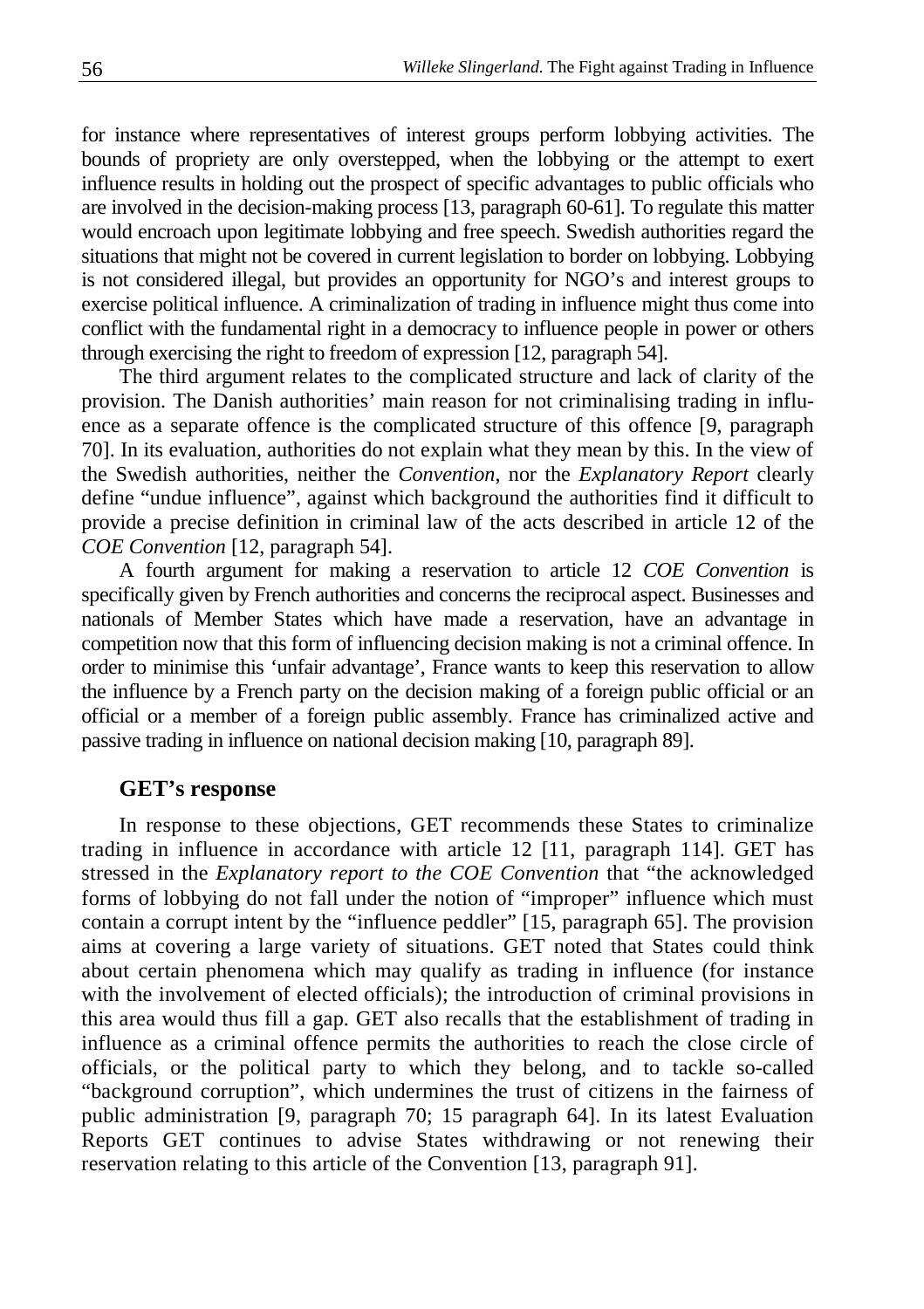## **Applying article 12 COE Convention on two cases**

First the two cases will be shortly introduced and secondly, the provision of article 12 of *COE Convention* will be applied to the cases.

*Case 1: the Dutch DSB case.* One of the cases which can illustrate the complexity of trading in influence is the DSB (Dirk Scheringa Bank) case. The Dutch central bank (DNB) granted DSB a banking licence in 2005. DSB was able to grow rapidly because it was active in the market segment, which was regarded as being unattractive by other banks. The bank used aggressive marketing methods to attract clients. Customers, who were not accepted by other banks, were able to get loans from DSB. Mortgages were granted, which they were unable to afford. DSB imposed huge interest rates and used very intimidating tactics to collect payments that were overdue. The financial complexities of DSB's financial products were often discussed as being an example for its overall malpractices. Despite the questionable practices, DSB was successful and financially supported successful football club AZ which plays European football, had its own speed skating team and a DSB-museum with a collection of modern realism paintings. Dirk Scheringa who was the sole shareholder and also CEO, drew in the involvement of several former politicians. Among which, was former Finance Minister Gerrit Zalm, who was appointed as a chief economist and later as the financial director of DSB. The supervisor DNB, perceived the exorbitant interest payments that several financial institutions were now charging as a risk for the entire sector, and urged all banks to make their service charges transparent. According to the central bank, this transparency requirement created large risks, especially for DSB. This supervisor gave several warnings, but did not intervene [33 and 32]. The supervisor of the financial sector the AFM, imposed two penalties on DSB for violating the rules on mortgage interest. DSB received bad press and Sobi, a Dutch foundation dedicated to transparency in financial reporting, called upon customers to withdraw their money, hoping this would lead to bankruptcy which it regarded as the best way to minimise damage. The central bank placed DSB under court receivership and the trustees appointed by the central bank asked the court to declare DSB bankrupt. The damage this brought to DSB's employees, customers, subsidiaries and contractors was staggering. Shortly before the debacle at DSB, Zalm resigned as its CFO and became CEO at ABN Amro, which now was a state-owned bank. The two supervisors, DNB and AFM were asked by the Minister of Finance to investigate the role of Gerrit Zalm in the DSB-collapse. According to the DNB, Zalm acted conscientiously throughout and the DSB-failure had no implications for his new position as CEO for ABN Amro. Te AFM on the contrary, was of the opinion that Zalm had failed to end the criticised practices, during his time at DSB and therefore could not credibly remain in position as CEO for ABN Amro. Formally, having two opposing conclusions is not problematic. The investigation is formally conducted by DNB, and the views of the AFM are only part of the evidence it considers. However, to the outside world, there are two different conclusions. One wonders though what happened after Zalm was appointed as CFO? Did this have an influence on DNB's monitoring task? Did Dirk Scheringa try to escape DNB's scrutiny by attracting Zalm?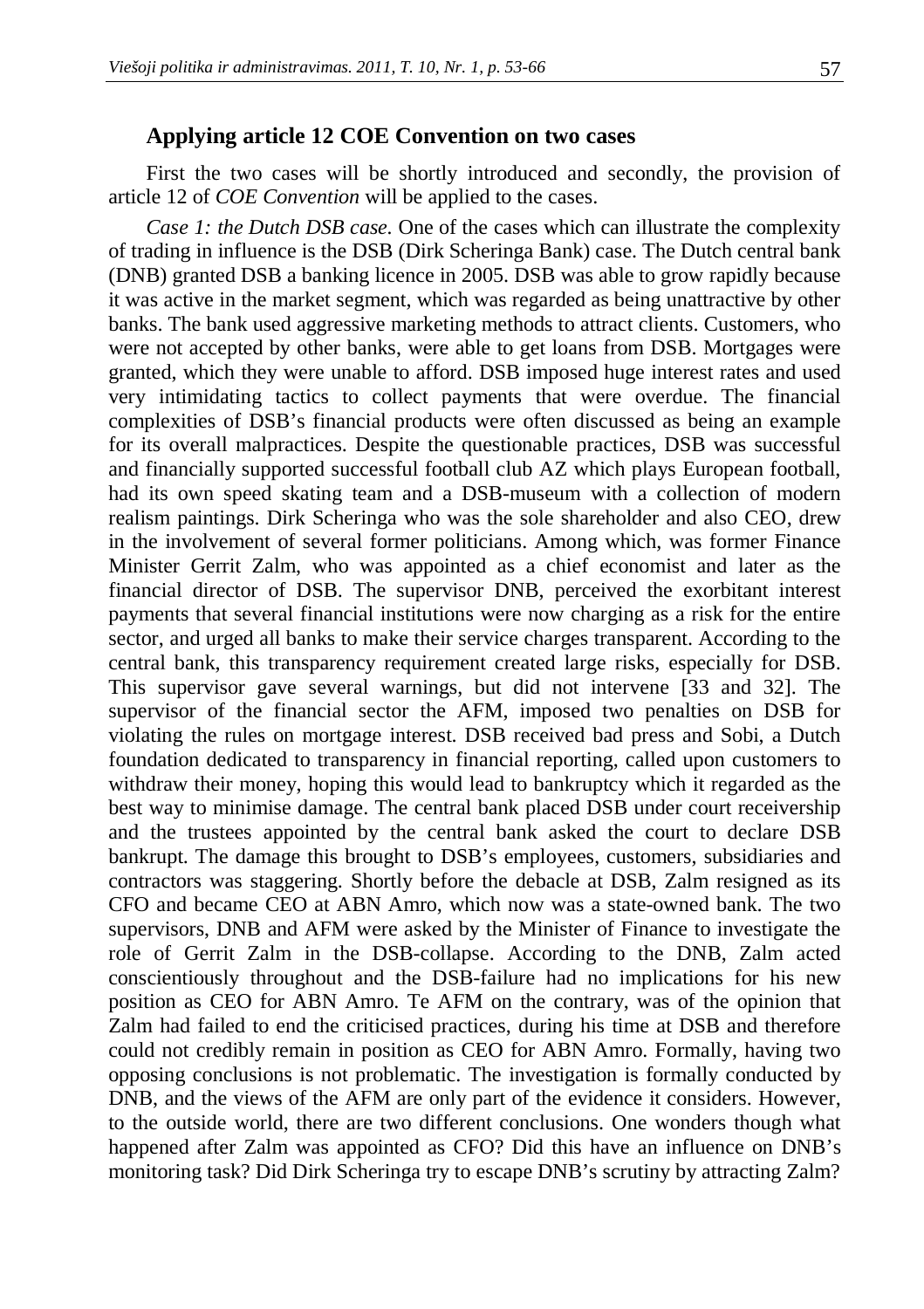*Case 2: the allegations of illegal financing of Sarkozy's election campaign.* The previous bookkeeper of France's richest woman Mrs. Bettencourt, has accused her previous employer of secretly financing the election campaign of French President Sarkozy's centre-right UMP party. According to her, Bettencourt's financial advisor has given 150.000 Euros in cash to Mr. Woerth, who at the time was the treasurer of the UMP. Two months after the alleged event took place, Sarkozy was elected as the President of France and Mr. Woerth became the Minister of Labour. His wife became appointed as an investment advisor for Mrs. Bettencourt. From May 2007 until March 2010, Mr. Woerth was also the Minister of Finance, responsible for collecting taxes from the same wealthy persons and companies he is believed to have received donations from. In this position, he instigated a high-profile campaign against tax evasion. The question now is, whether Mrs. Woerth was aware of the heiress tax evasion practices and the plans of her husband to campaign against it. Mr. Woerth is said to have failed to act on prosecutors' letters of suspicion on Bettencourt's tax evasion. The question is also what role the illegal donation from Mrs. Bettencourt to Sarkozy's election campaign has played. These accusations have come months after earlier allegations of nepotism when Sarkozy´s 23-year-old son Jean was tipped to head the public agency running Paris's La Défense, one of Europe's biggest business districts. The outgoing director Mr. Devedjian, a key figure in Sarkozy's UMP party, supported this candidature [25]. Who is trading influence in this case? Who is influencing for whom?

*Corruption.* Before applying article 12 to these cases, clarity needs to exist whether these cases meet the definition of corruption. Since the Council of Europe has not defined corruption, the definition of Transparency International (hereinafter 'TI') will be used for further analysis. TI defines corruption as: '*The abuse of entrusted power for private gain* [1]. In the first case DSB's CFO Gerrit Zalm is entrusted with the ultimate responsibility for achieving DSB's financial goals. The business model and malpractices of the bank have far-stretching consequences and neither Zalm nor the CEO Dirk Scheringa take responsibility for this. Entrusted power to safeguard company interest has completely overruled responsibilities towards customers' interest. The supervisor DNB does not redress these malpractices. Hereby, Zalm's 'being in office', seems to have lead to DNB holding back their strict monitoring and supervisory tasks to DSB. Entrusted power from the CEO, CFO and DNB have been abused and all parties gain from it. The CEO and CFO can stay in their position and the DSB keeps its banking licence.

Sarkozy and Mr. Woerth are public officials who have secretly received a huge amount of money to fund their party's election campaign with the winning of the election as an outcome. Here abuse is not respecting the laws regarding the funding of political parties and election campaign. Their private gain can be found in many respects varying from winning office to the indirect effect of ensuring jobs for respectively, a son and a wife. Also abuse of entrusted power can be found in Mr. Woerth's rejecting the appeal to do investigations into Mrs. Bettencourt's tax evasion.

*Trading in influence.* Is this a case of trading in influence? What happened when former Minister of Finance Zalm was appointed as CFO? Zalm was a well-respected man who had years of experience in politics. Appointing such a famous and trustworthy face to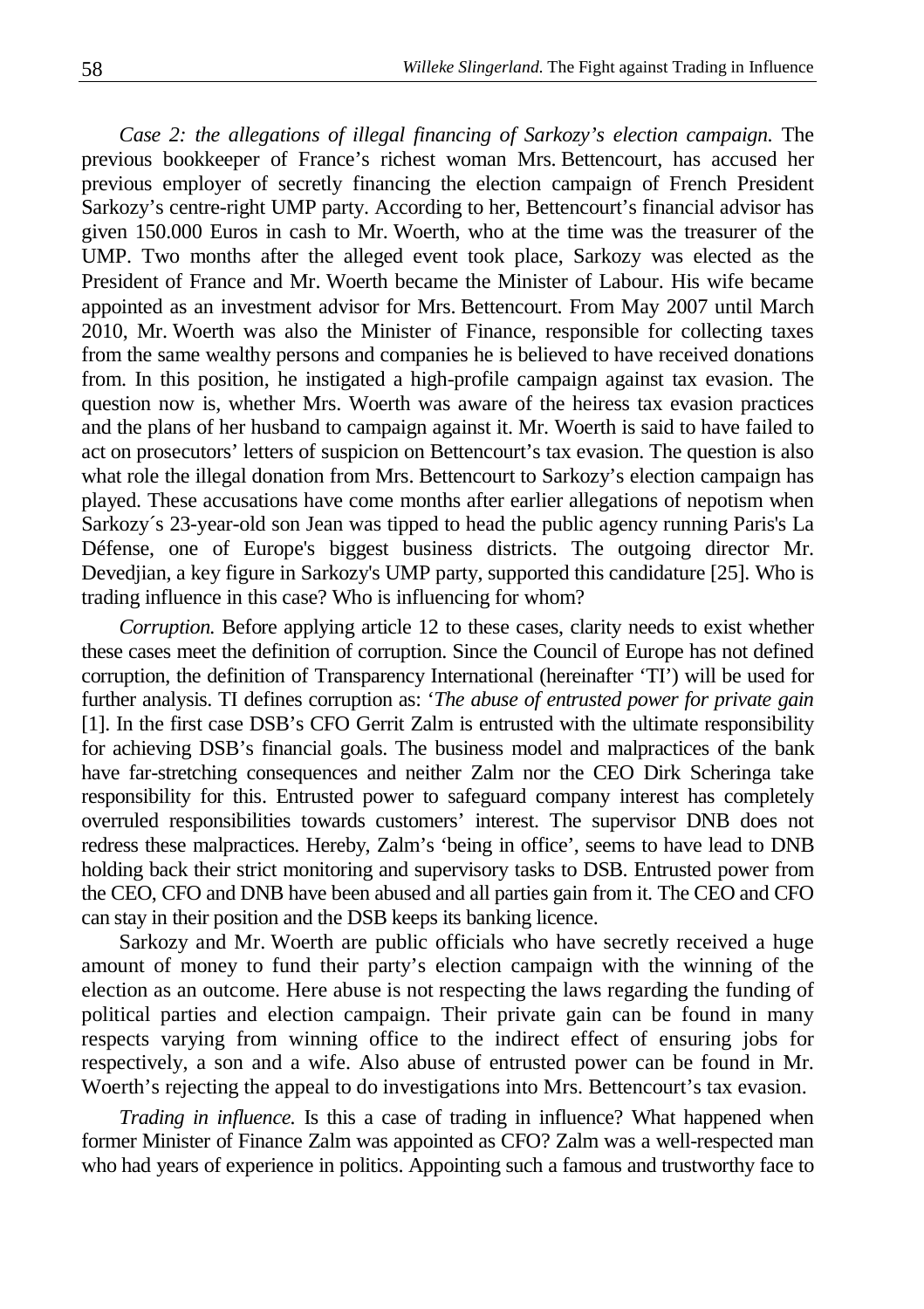your bank immediately improves the reputation of your bank and increases public trust in your products. In such a situation something else happens. In the back of their minds, supervisory institutions know that one of country's best financial experts is the CFO of this bank. Could it be that DSB intentionally opted for a man in position which made the image of the bank more sound and solid? Do the supervisors lack in supervision and scrutiny now that the 'ambassador' was to be trusted? Did Zalm know that it was not only his skills and knowledge that were bought but also the outlook of less strict supervision on the bank? How is it possible that all parties involved acted the way they did? How can it be, that even after AFM's negative judgment on Zalm's functioning at DSB, he can remain in place as CEO for the state-owned ABN Amro bank? This was the system which was created and which can be seen as trading in influence.

In the Sarkozy case several actors are involved in trading in influence. Sarkozy is alleged to have picked up an envelop with cash from Mrs. Bettencourt and it is likely that this has influenced Mr. Woerth's decision not to enforce tax regulations on Mrs. Bettencourt in return. This refraining for enforcement is the 'non-acting' which is the advantage for Mrs. Bettencourt. Here both men have abused their entrusted power to influence decision making. After being elected, Sarkozy has allegedly played a role in his son's candidature for the role of director for La Défense, which can also be seen as influencing decision making.

*Act.* Article 12 reflects a classical approach now that trading in influence is referred to as being an act. The *"promising, giving or offering, directly or indirectly, of any undue advantage to an intermediary"* is difficult to distinguish. The problem is that in the first case, it is not an act in itself which is corrupt; appointing a former Minister of Finance as a CFO to a bank is not a corrupt act. The indirect effect such an appointment has on supervisory institutions, which are less likely to screen and investigate such a bank, makes this refraining to supervise or redress an *"undue advantage"* resulting from the misuse of influence. The fact that Zalm remains to be the CEO of a state-owned bank after the supervisory institution's criticism, is difficult to understand and a clear sign of ongoing influences by forces which are difficult to distinguish.

In the second case it is somewhat easier to distinguish one or more acts. Naturally, the alleged financing by Mrs. Bettencourt of UMP's election campaign is illegal and bares the element of *"promising, giving or offering, directly or indirectly, of any undue advantage to an intermediary"* being minister Woerth who in return granted the *"undue advantage"* not to investigate tax evasion allegations. Even if it would be undisputed that Mrs. Bettencourt paid cash in return for the Minister of Finance not to enforce tax regulation on her, we would pass by completely on what is really happening here; the environment in which these parties behave the way they do. Here several persons and public officials are involved in a complex system of influencing and being influenced. First, Mr. Woerth, having taken on several positions which created conflicts of interest. Secondly, the appearances against Sarkozy that he won because he received an illegal donation. Thirdly, tax evasion investigations by prosecutors which were not taken on by the responsible Minister Woerth, possibly in return for the donation to his party or because his wife's job depended on his refusal to enforce. Mr. Woerth might also have tried to secure his position as a Minister by these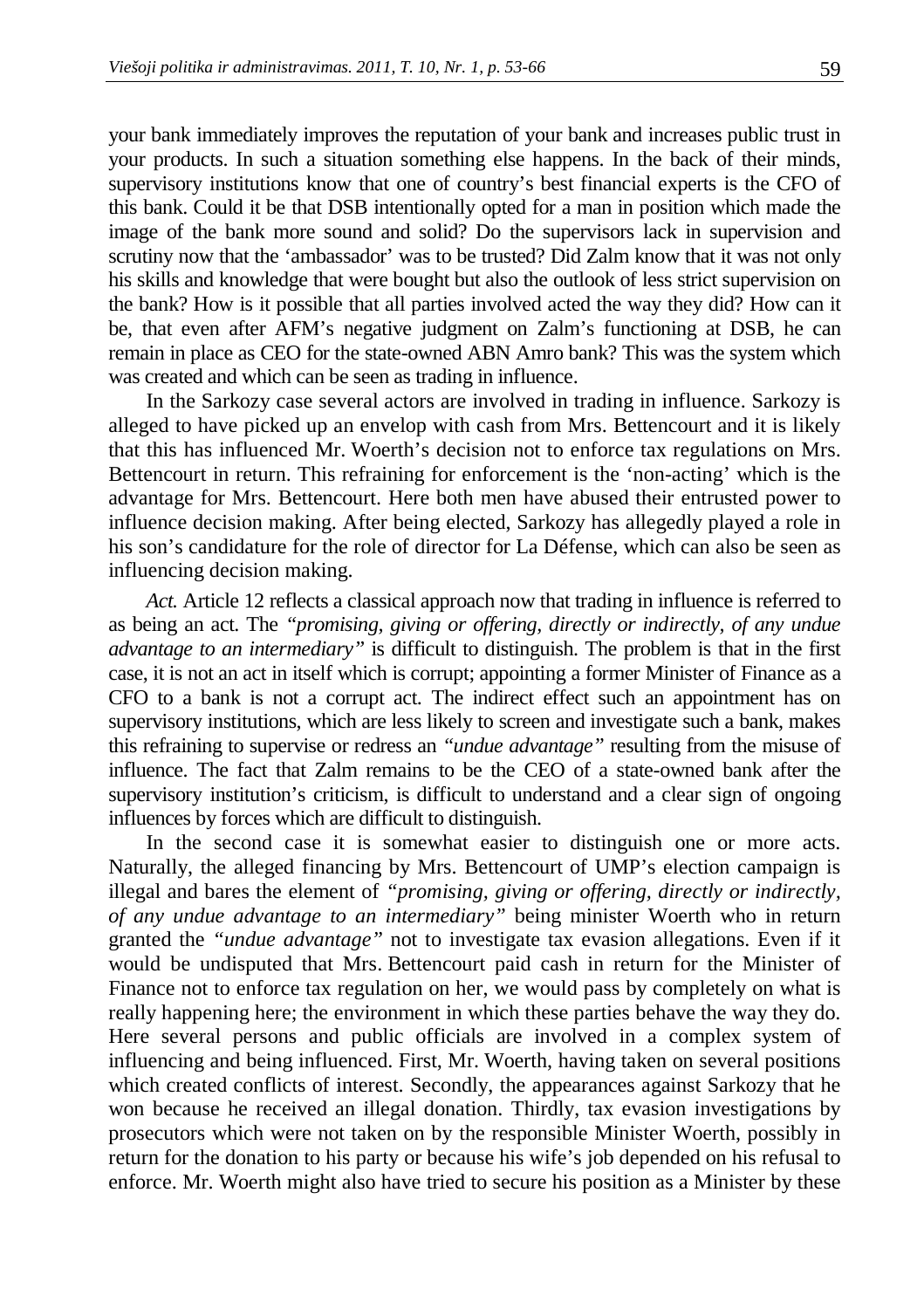means. Fourthly, Sarkozy is alleged of using his influence to arrange the candidature for his son, which would have led to nepotism. The case as a whole shows how actors use and exchange power and wealth to influence decision making. Applying article 12, by picking out single acts is not only difficult but does not do justice to the overall seriousness of unjustified influencing practices which reinforce one another and reflect the systemic character of trading in influence in this case. The seriousness is the fact that all influencing practices are interrelated to each other and create unfair and immoral rules of the decision making game with far reaching consequences.

*Corrupt trilateral relationship.* According to the *COE Convention's Explanatory Report*, the trading in influence phenomenon bares the feature of a corrupt trilateral relationship [15, paragraph 64-67]**.** An intermediary actor *"asserts or confirms that he/she is able to exert an improper influence over the decision making of any person referred to in article 2, 4 to 6 and 9 to 11"*. The persons referred to in these articles are: *domestic and foreign public officials, members of domestic and foreign public assemblies and international parliamentary assemblies, officials of international organizations and officials in international courts*. National law of the State in which the person in question performs that function and its application in criminal law, determines who falls under these categories [7, art. 1a]. Although it is reasonable to consider situations beyond the classic two party bribery cases and consider the middlemen or intermediary who is the link between those who want to have access and those who have it, this again would only be an effective description for those situations in which an act can be discovered and actors involved can be identified. In the DSB case there is a corrupt literal relationship to distinguish. Dirk Scheringa (DSB), Zalm and DNB create a system in which improper influence over the decision making is the result. Zalm would most likely be the intermediary but since there is no corrupt act to distinguish, it is impossible to describe the roles and behaviours of the actors in the construction of a corrupt trilateral relationship. Trying to apply this element would be artificial.

Distinguishing a clear trilateral relationship in the Sarkozy case would not help to increase our understanding of trading in influence either. One could try to draw lines between two, three or even more actors exchanging wealth and power in exchange for undue advantages or influences on decision making processes, either directly or via an intermediary. This can only be done after using the classical approach of analysing the corrupt acts however it is the complex network of interrelated actors and their features and characteristics which create a trading in influence environment.

*Outcome.* States have not criminalized trading in influence according to the requirements of article 12 because they feel that it does not offer a clear, solid and efficient description of trading in influence. Most States try to deal with the phenomenon via the criminalization of other offences such as bribery. The fact that from the provision it remains unclear what can be regarded as justified and unjustified influencing strengthens their believe to keep their reservation to article 12. From applying article 12 *COE Convention* on two actual cases, it has become apparent that the provision does not provide a solution for scrutinising the trading in influence phenomenon. Criminalising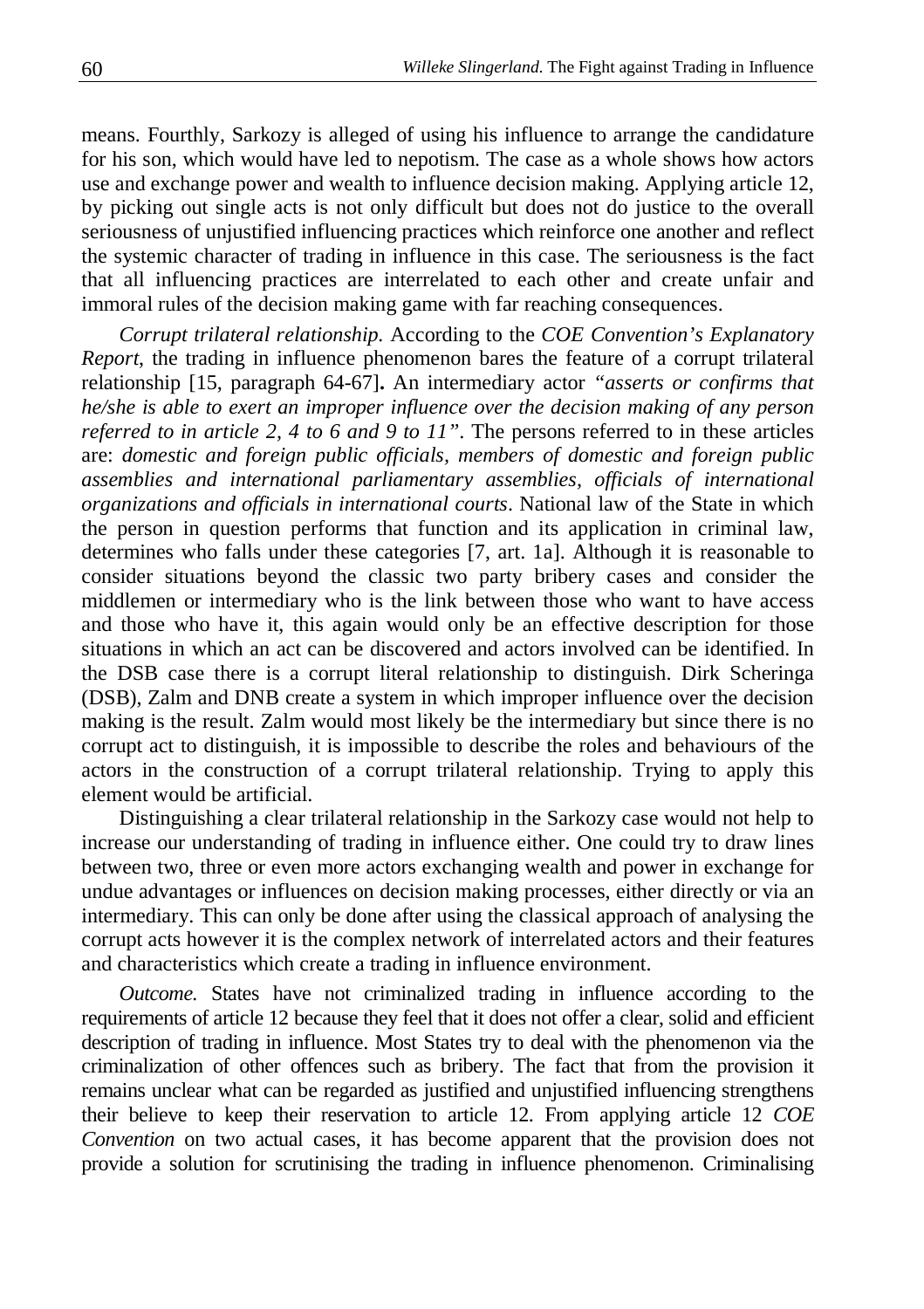trading in influence on the basis of this provision, would be a passing by of the systemic character of trading in influence. Extracting an individual case and trying to prosecute actors involved will be challenging at least and won't change the system or help us in our understanding of it. Systemic responses are necessary to deal with systemic problems [17, p. 196]. If we really want to prevent trading in influence we should try to get a better understanding of how this system works. Here trading in influence is systemic, wealth, power and influence are often used in a legal way but it impairs the institutions and creates distrust from citizens. The system has created the way these actors act and try to influence decision making processes. These influence processes pose major questions about relationships between wealth and power in democracies. Although the investigation is still ongoing, cases such as these ones do shine an interesting light on the phenomenon.

#### **Systemic approach to trading in influence**

The provision of article 12 is illustrative for the classical approach of international organizations towards corruption. It is only sufficient in dealing with cases of trading in influence such as the cases of the influence peddling by the Duchess of York and the British MP's Margaret Moran and Cabinet Ministers Geoff Hoon and Patricia Hewitt, who offered political influence for money [27 and 19]. Here a clear act can be distinguished and there is an intermediary who exerts influence over the decision making of a third person. The systemic character of trading in influence means that it is deeply embedded in society and its development. Johnston describes this as a *'collective state of being'*. This form of corruption revolves around access to and advantages within institutions rather than deals and connections circumventing them [17, p. 42]. Governments and international organizations need to establish a bigger picture and look at the context in which these forces interact and which elements (actors, structures, and processes) create these forces. Rather than isolating trading in influence we need to understand which components of the liberal democracies and market economies influence one another and form an incentive for trading in influence. Currently States and international organizations still have a classical approach to corruption by focussing on the corrupt act through criminalising it. Other action-approach regulation attempts to prevent trading in influence, can be found in laws on the financing of political parties and election campaigns and in regulations restricting lobbyists' activities and mandate disclosure of their activities. Also soft-law instruments have been introduced, such as the obligations for public officials to be open and transparent on their other activities and private interests, to prevent trading in influence or at least minimise the risks of it taking place. Besides the fact that these measures do not solve the phenomenon, according to Johnston these can even have the detrimental effect of increasing the public perception that 'everything is for sale' and thereby create an even bigger distrust towards to governments, institutions and public officials [17, p. 64-73]. In order to design effective anti-trading in influence policy, states and international organization need to understand the forces behind the phenomenon. By studying the phenomenon and its coming into existence, a better understanding will be created, which can result in a solution to the phenomenon which will find less resistance than the provision of the *COE Convention*. This way a more comprehensive framework can be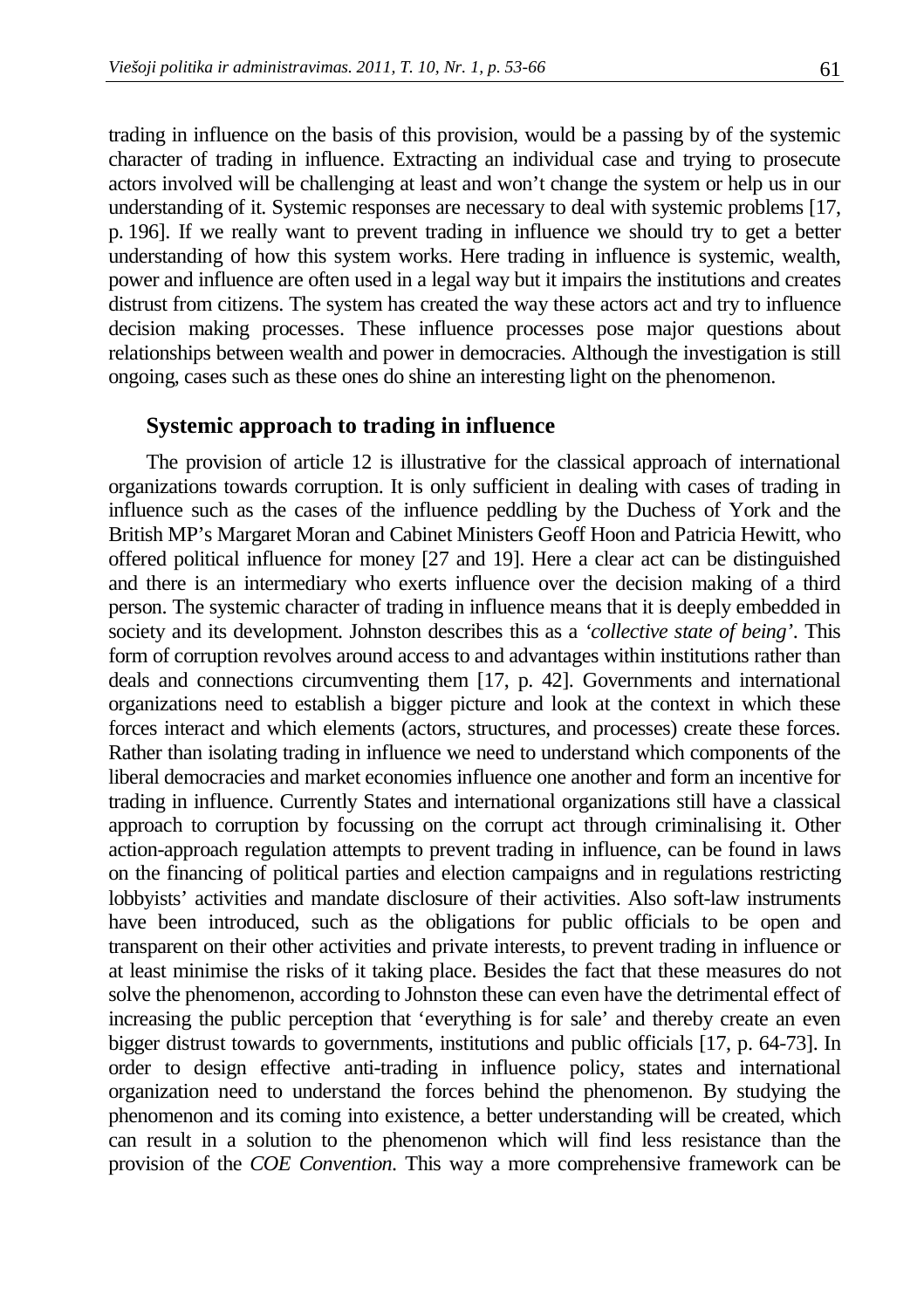developed which will be supported by the Council of Europe and its Member States. This study should focus on the way wealth and power are creating an environment in which formal and informal rules are set. The role of influence is not to be banned because this is at the foundation of the political and economic competition of the European democracies and economies [20, p. 124-138]. By understanding these processes a clear picture will arise on the systemic character of trading in influence. Initiatives to decrease trading in influence can only be successful if it is considered in its context. Such a study will have to take place through a multidisciplinary approach. The analysis will also help to understand the role of networks of families, friends, political parties and the individuals' role in these networks. Related phenomena such as nepotism and favouritism will also be better understood and taken into account.

Lessons learned from dealing with other challenges in society via the systemic approach need to be considered [23]. The debate on trading in influence can be compared with the debate on sexual harassment. Both phenomena are widely recognized as immoral and as being offences, nevertheless they both can best be described as syndromes, with on the one hand clear features of wrongful acts but on the other hand with manifestations for which it is not so straight forward to distinguish justified from unjustified behaviour. For example, it seems to be equally difficult to determine whether an unwanted pat on the shoulder from a colleague can be seen as a form of sexual harassment as it is difficult to determine whether a member of parliament who introduces an amendment to a legislation proposal does so because he was influenced by a third party.

The difficulty in criminalising trading in influence is that the corrupt act is not obvious now that influence is bought and not a concrete decision. Whether an official is influenced is often difficult to proof because the causal connection between the actor who acts and the actor who is being influenced is not so clear and remains difficult to investigate and proof. Whether or not Member States agree that a general criminalization of trading in influence and specified legislation is the most effective instrument, Carr stresses the importance of enforcement of anti-corruption legislation by stating "regulation in the absence of enforcement is meaningless at best, it is a political exercise that does not serve the citizens of a State well". Carr hereby emphasises the importance of sophisticated investigative techniques, both overt and covert [5, p. 142].

Analogue to the sexual harassment policies, there should be a focus on individual's and companies' responsibilities and initiatives [18]. In many countries employers are legally responsible for creating a professional climate in which sexual harassment of employees is prevented. If an incident occurs employers have to act, investigate and correct. Similar, not only the actors involved are being held responsible for their trading in influence but also the organizations to which they are an employee can become liable. By analogy, an employer should be made responsible for the trading in influence by a senior employee. Employers are liable for non-senior employees unless they can prove that they exercised reasonable care to prevent and promptly correct any unjustified influencing. This is a 'duty of care' for employers to achieve the result of their employees not being involved in trading in influence. Raising awareness and discussing situations which employees can come across and which are seen as trading in influence are important for achieving this duty of care.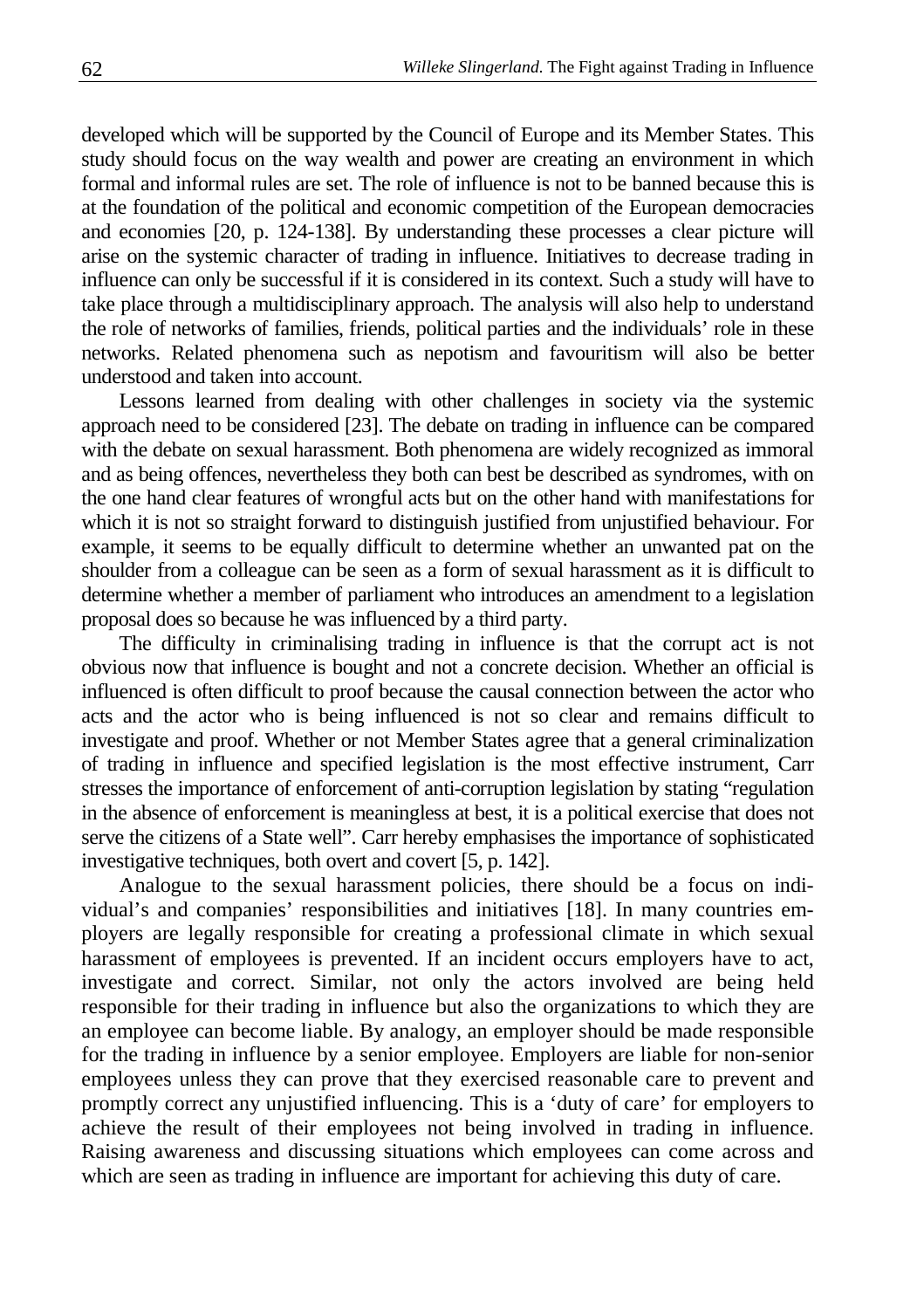If we want every professional to have this moral awareness, we need to create this at a young age. The foundation for becoming an honest person is created at a young age, by a child's parents and teachers. They are the ones who teach young people the values such as empathy, compassion, self discipline and altruism which go hand-in-hand with integrity. Nobody can foresee with which situation an individual will be confronted during his life. Therefore it is important that people develop a strong moral compass which they can rely on in different professions and in different situations. Especially when trading in influence is involved, the element which makes the behaviour corrupt is the 'intention' to influence someone or to become influenced. By creating moral awareness via education, people become aware of their behaviour before they become a professional.

The policy to decrease trading in influence has to be coordinated with the entire set of policies which relate to corruption. Through the instrument of mainstreaming unjustified influencing issues are brought right into the core of all policy work, so that they are central to all activities such as legislation, policy development, research, dialogue, resource allocation, implementation and monitoring of programmes and projects.

#### **Concluding remarks**

Trading in influence is a form of corruption which is difficult to capture and understand. Nevertheless GRECO is consistently trying to convince States to criminalize this form of corrupt behaviour and thereby making it a criminal offence. Some Member States refuse to comply with this expectation because they fear a climate where there is no room left for lobbying activities or any form of influencing. Other Member States keep their reservations because they find the COE provision on trading in influence complicated and unclear. General descriptions of possible trading in influence situations provided by GRECO have not brought the required clarification. States prefer to have their bribery provisions at hand in case they need to investigate and enforce law regarding a case in which influence was traded. Other States stress the fact that now that this act is lawful in one State and illegal in another, inequalities in competition are created. By trying to apply the provision on two real cases, its ineffectiveness became clear. The way influence was being traded in both the Dutch DSB case and in Sarkozy's case, did not meet the classical provision of the *COE Convention*. Article 12 of *COE Convention* focuses on a clear distinguishable corrupt act which takes place within a corrupt trilateral relationship. To the contrary, the trading in influence cases reflect a particular corruptness because they have become a corrupt system with far more immoral and undue effects then the single corrupt acts which might or might not be distinguishable. In these systems all influencing practices are interrelated to one another and these unfair and immoral ways to influence the decision-making game have far-reaching consequences. In the first case, the systemic character of trading in influence becomes imminent from the legal appointing of a former Minister of Finance as a CFO for a Dutch bank, which leads to the misuse of influence on the central bank which monitors this bank. In the second case, trading of influence acts such as the illegal financing of Sarkozy's election campaign by Mrs. Bettencourt can be distinguished. However, such a distinction does not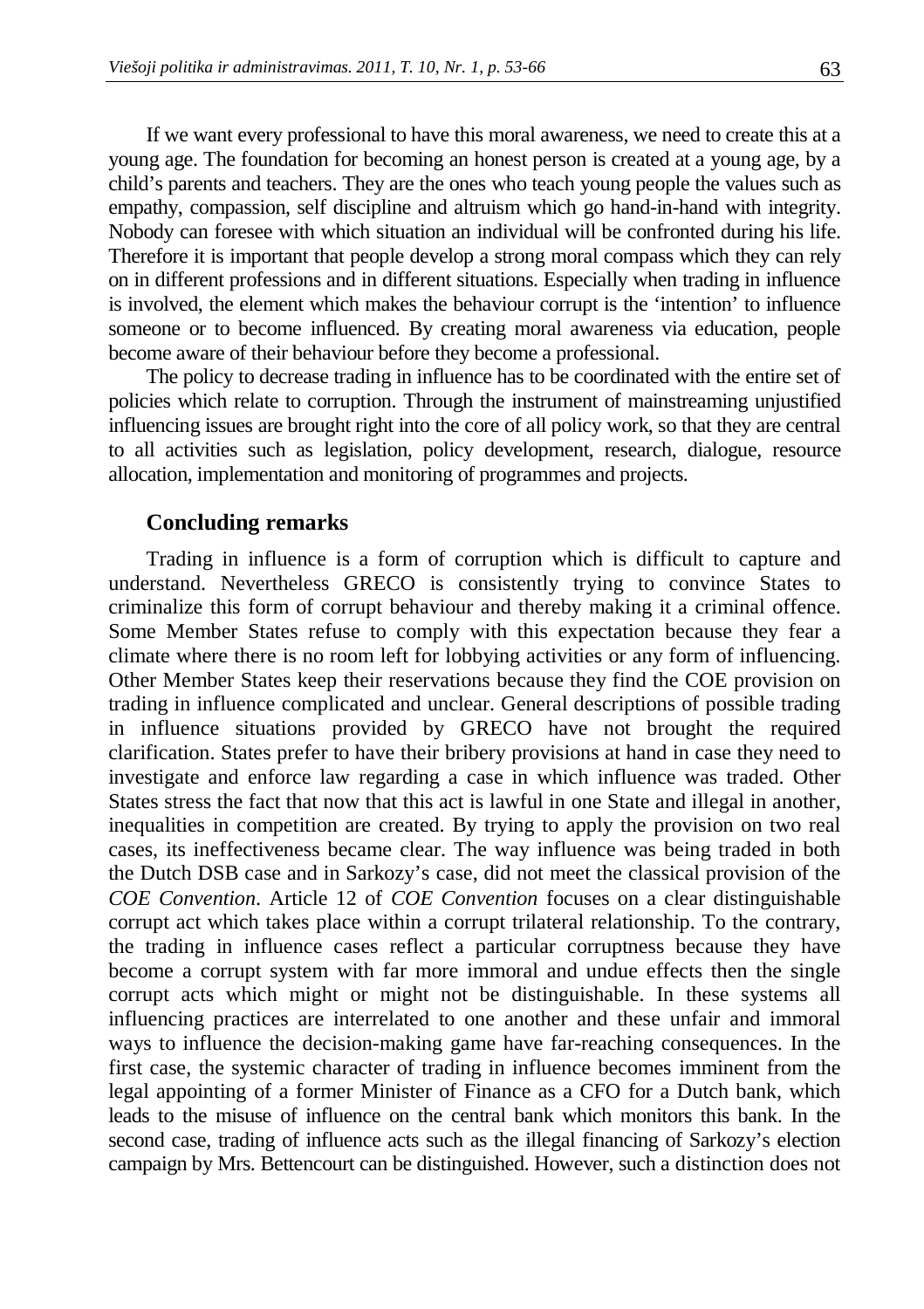do justice to the seriousness of the whole trading in influence system in which different actors with multiple roles and conflicting interests influence directly and indirectly decision-making processes. Both cases are exemplary for this form of corruption and have implications far greater then the ones immediately apparent. Nevertheless, they provide an example of the trading in influence phenomenon, which is symptomatic in western societies. Developments of the last two decades have changed the ways western societies exchange power and wealth in order to influence. As a result, systems have emerged which are used by all parties to influence decision making, whether it be with lawful or illegal means. Even when single acts are not corrupt they can be part of a system which bares the features of trading in influence now that an overall situation is created where a person misuses his influence over the decision-making process for a third party. A far greater focus should be on understanding how this system works; grasping how we use the system to create trust and exert influence in return for money, wealth or any advantage.

Instead of striving to find the perfect definition for this phenomenon and instead of seeing the criminalization of this phenomenon as the goal, it is crucial to aim for a better understanding of the phenomenon. Fear of creating a zero-tolerance approach towards influencing is keeping States and organizations from designing effective policies which protect justified influencing and tackle unjustified influencing. The Council of Europe and its Member States share a common ground and aim to tackle trading in influence. Nevertheless their disagreement regarding the instruments required, have left them powerless to make a difference. By putting trading in influence on their respective agendas and regarding it with a multidisciplinary approach, a real image of the phenomenon will emerge. Basic object for studying is the system in which influencing takes place. This means studying society and the way we have organized it. According to Johnston political contributions and influence processes in democracies are not inherently corrupt but they pose major questions about relationships between wealth and power [17, p.86]. Complex phenomena have never kept scientists, policy-makers and politicians from trying to deal with them effectively. Other phenomena such as terrorism, climate change or even sexual harassment at workplaces have led to debates, research projects and policy design in which the system or environment which created these phenomena have been studied thoroughly. We can learn from these 'past' challenges when considering how to deal with trading in influence and thereby creating European democracies and economies in which influence processes are not hindered but which take place in an honest and fair way.

## **References**

- 1. About Transparency International. http://www.transparency.org/about\_us [2011-01-02].
- 2. Ali Khan, L. *A Theory of Universal Democracy: Beyond the End of History.* Kluwer Law International, 2003.
- 3. *Articles 47 and 48 of the Dutch Criminal Code (Wetboek van Strafrecht)* http://wetten.over heid.nl/zoeken\_op/BWBR0001854/EersteBoek/TitelV/Artikel47/geldigheidsdatum\_07-01-2011 and http://wetten.overheid.nl/zoeken\_op/BWBR0001854/EersteBoek/TitelV/Artikel48/gel digheidsdatum\_07-01-2011 [2011-01-07].
- 4. Barney, D. *The Network Society*. Polity Press, 2004.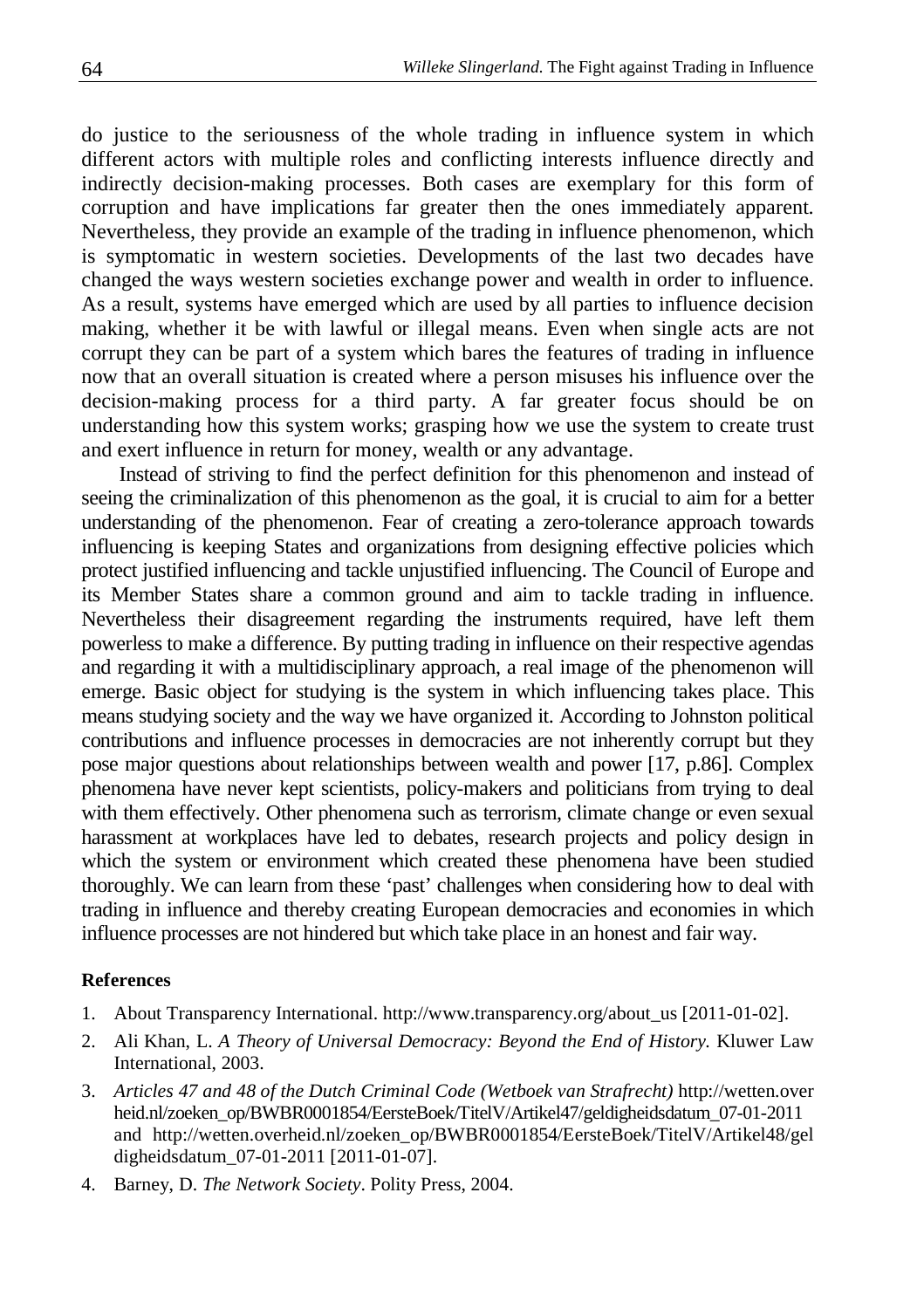- 5. Carr, I. Fighting Corruption Through Regional and International Conventions: A Satisfactory Solution? *European Journal of Crime, Criminal Law and Criminal Justice*, 2007, 121-153.
- 6. Castells, M. *The Rise of the Network Society.* Oxford: Blackwell, 1996.
- 7. Council of Europe Criminal Law Convention on Corruption, 1999.
- 8. Duchess of York Stung in Influence-Peddling Video. http://www.nytimes.com/ 2010/ 05/24/world/europe/24britain.html, consulted on [2010-07-31].
- 9. *Evaluation Report on Denmark on Incriminations (ETS 173 and 191, GPC 2) (Theme I).*  Third Evaluation Round, Strasbourg, 2009.
- 10. *Evaluation Report on France on Incriminations (ETS 173 and 191, GPC 2) (Theme I).* Third Evaluation Round, Strasbourg, 2009.
- 11. *Evaluation Report on Germany on Incriminations (ETS 173 and 191, GPC 2) (Theme I).* Third Evaluation Round, Strasbourg, 2009.
- 12. *Evaluation Report on Sweden on Incriminations (ETS 173 and 191, GPC 2) (Theme I).* Third Evaluation Round, Strasbourg, 2009.
- 13. *Evaluation Report on the Netherlands on Incriminations (ETS 173 and 191, GPC 2) (Theme I).* Third Evaluation Round, Strasbourg, 2008.
- 14. *Evaluation Report on the United Kingdom on Incriminations (ETS 173 and 191, GPC 2) (Theme I).* Third Evaluation Round, Strasbourg, 2007.
- 15. *Explanatory Report to the Council of Europe's Criminal Law Convention on Corruption (ETS 173).*
- 16. George, S. and Bache, I. *Politics in the European Union.* Oxford University Press, 2000.
- 17. Johnston, M. *Syndromes of Corruption: Wealth, Power and Democracy*. Cambridge University Press, 2005.
- 18. Kaptein, M. and Wempe, J. *The Balanced Company.* Oxford University Press, 2002.
- 19. MPs and Peers run private company selling 'influence over Government policy' as multinationals pay to join parliamentary IT lobby group. http://www.dailymail.co.uk/news/article-1261282/MPs-Peers-run-private-company-selling-influence-Government-policymultinationals-pay-join-parliamentary-IT-lobby-group.html [2010-11-07].
- 20. Nwabuzor, A. Corruption and Development: New initiatives in Economic Openness and Strengthened Rule of Law, *Journal of Business Ethics*, 2005, Nr.59, 121-138.
- 21. *Overview on the ratifications and reservations of Member States made to the COE Convention.* http://conventions.coe.int/Treaty/Commun/ListeDeclarations.asp?NT=173&CM= 1&DF=&CL=ENG&VL=1 [2010-12-14].
- 22. Peçi I. and Sikkema E. Corruption and legal certainty; the case of Albania and the Netherlands Implementation of the Criminal Law Convention on Corruption in a transitional and consolidated democracy, *Utrecht Law Review*, 2010, Vol. 6 No 1, 101-118.
- 23. Rowe, M. Dealing with Harassment: A Systems Approach, Sexual Harassment: Perspectives, Frontiers, and Response Strategies, *Woman & Work*, 1996, Nr. 5, 241-271.
- 24. Run on DSB bank makes Dutch central bank take control. http://www.nrc.nl/interna tional/article2384565.ece [2010-08-14].
- 25. Sarkozy's son sparks nepotism row after being tipped for top public job.http://www. guardian.co.uk/world/2009/oct/09/jean-sarkozy-nepotism-row [2011-01-02].